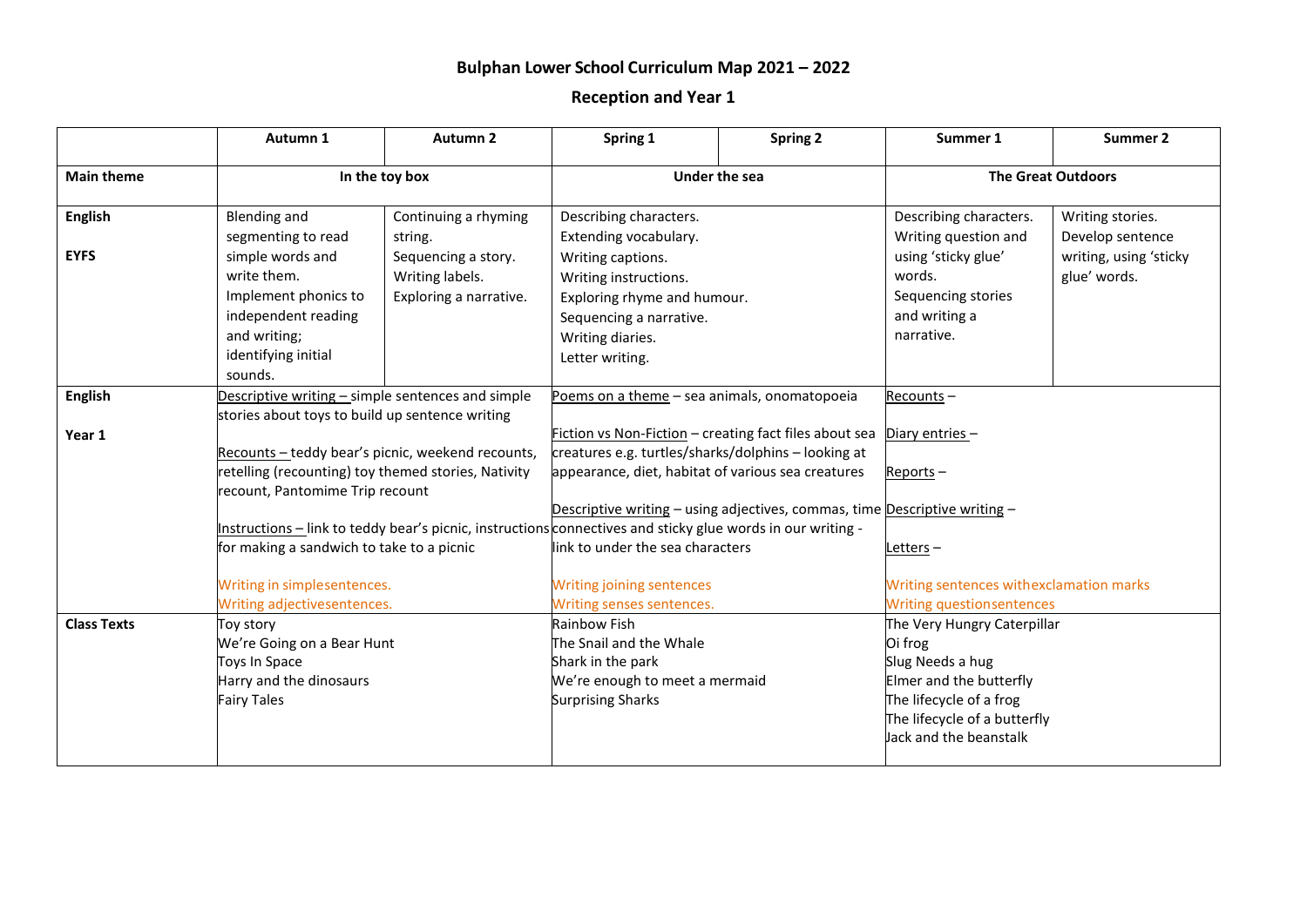| <b>Maths</b>   | See Maths overview                                                                             |                                         |                                               |                               |                                                                                                     |                                          |  |
|----------------|------------------------------------------------------------------------------------------------|-----------------------------------------|-----------------------------------------------|-------------------------------|-----------------------------------------------------------------------------------------------------|------------------------------------------|--|
| <b>EYFS</b>    |                                                                                                |                                         |                                               |                               |                                                                                                     |                                          |  |
| <b>Maths</b>   | See Maths overview                                                                             |                                         |                                               |                               |                                                                                                     |                                          |  |
|                |                                                                                                |                                         |                                               |                               |                                                                                                     |                                          |  |
| Year 1         |                                                                                                |                                         |                                               |                               |                                                                                                     |                                          |  |
| <b>Science</b> | Materials                                                                                      | Sources of light                        | Animals including humans                      |                               | Plants                                                                                              | Seasonal Changes                         |  |
|                |                                                                                                |                                         |                                               |                               |                                                                                                     |                                          |  |
| <b>History</b> | To understand chronology -                                                                     |                                         |                                               |                               | Christopher Columbus -                                                                              |                                          |  |
|                | To use chronology.                                                                             |                                         |                                               |                               | observe or handle evidence to ask questions and<br>find answers to questions about the part - ask   |                                          |  |
|                | To use historical vocabulary.                                                                  |                                         |                                               |                               |                                                                                                     |                                          |  |
|                | To ask historical questions                                                                    |                                         |                                               |                               | questions such as: what was it like for people?                                                     |                                          |  |
|                | To interpret and compare sources.                                                              |                                         |                                               |                               | what happened? how long ago? - use artefacts,<br>pictures, stories, online sources and databases to |                                          |  |
|                | - place events and artefacts in order on a time                                                |                                         |                                               |                               |                                                                                                     |                                          |  |
|                | line - label time lines with words or phrases                                                  |                                         |                                               |                               | find out about the past                                                                             |                                          |  |
|                | such as: past, present, older and newer -                                                      |                                         |                                               |                               | Compare to another explorer.                                                                        |                                          |  |
|                | recount changes that haveoccurred in their                                                     |                                         |                                               |                               |                                                                                                     |                                          |  |
|                | own lives - use words and phrases such as: a                                                   |                                         |                                               |                               |                                                                                                     |                                          |  |
|                | long time ago, recently, when my                                                               |                                         |                                               |                               |                                                                                                     |                                          |  |
|                | parents/carers were children, years, decades,<br>and centuries to describe the passing of time |                                         |                                               |                               |                                                                                                     |                                          |  |
|                |                                                                                                |                                         |                                               |                               |                                                                                                     |                                          |  |
| Geography      | Comparing the UK to a non-<br>European country                                                 |                                         | The world's continents and oceans             |                               | Investigating places-countries of the UK                                                            |                                          |  |
|                |                                                                                                |                                         |                                               |                               | Exploring weather                                                                                   |                                          |  |
| PE             | Games (Team work)                                                                              | Gymnastics                              | Dance                                         | Games (agility / jumping)     | <b>Bat and Ball skills</b>                                                                          | <b>Athletics</b>                         |  |
|                |                                                                                                |                                         |                                               |                               |                                                                                                     |                                          |  |
| <b>PSHE</b>    | ligsaw - Being me in my<br>world                                                               | Jigsaw - Celebrating<br>difference      | Jigsaw – Dreams and goals ligsaw – Healthy me |                               | Jigsaw - Relationships                                                                              | Jigsaw - Changing me                     |  |
| <b>Music</b>   | Charanga-Hey You!                                                                              | Charanga - Rhythm in<br>the way we walk | Charanga- In the Groove                       | Charanga - Round and<br>Round | Charanga - Your<br>Imagination                                                                      | Charanga - Reflect,<br>Rewind and Replay |  |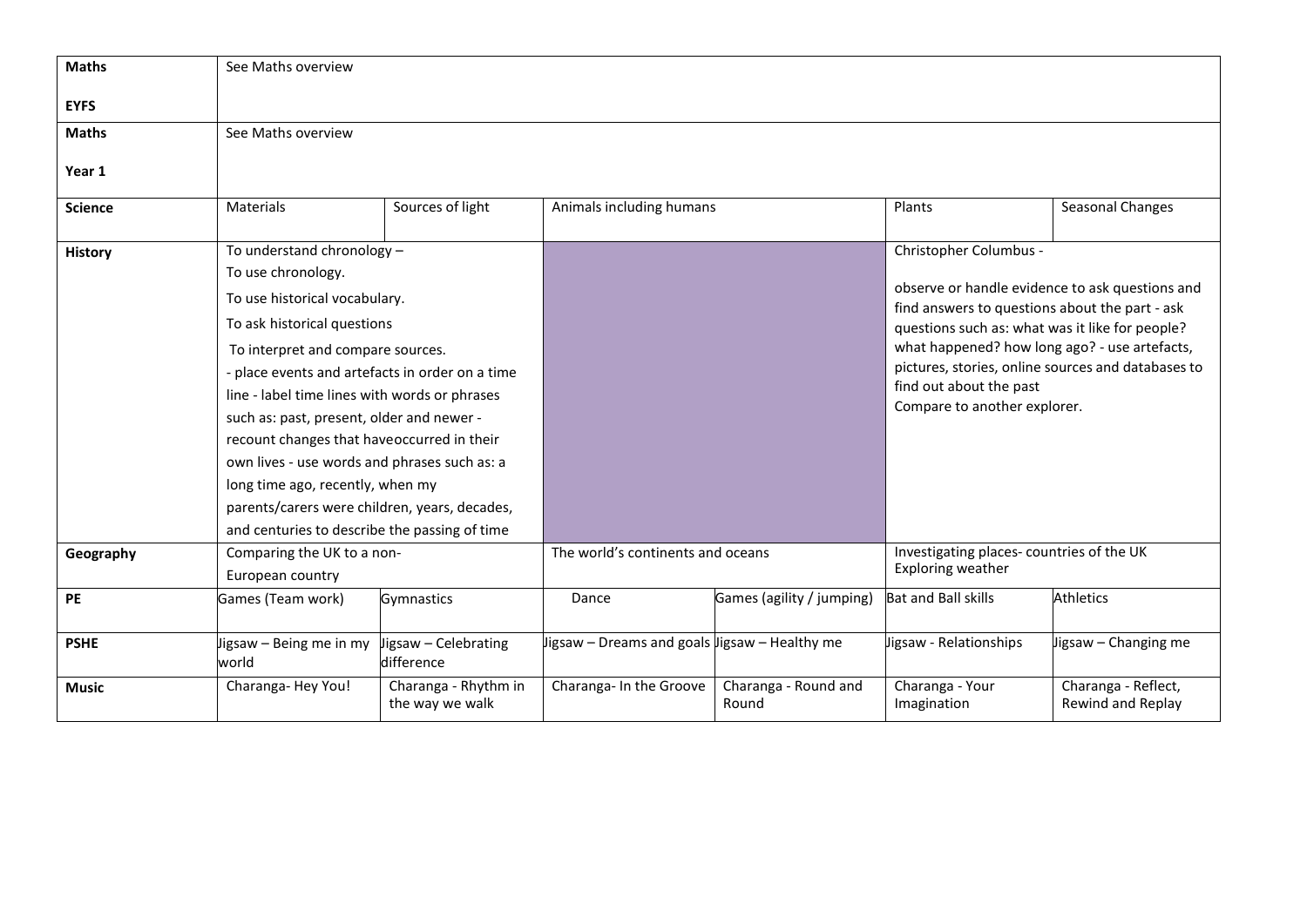| Computing | Coding Unit                                            | Connect Unit                                             | Communicate Unit        | Collect Unit                  |
|-----------|--------------------------------------------------------|----------------------------------------------------------|-------------------------|-------------------------------|
|           |                                                        |                                                          |                         | Lesson $3 - L.l.$ I can       |
|           | Lesson 4 - L.I. I can input instructions to code -     | Twinkl -Online safety Unit and PowerPoints Lesson        | Lesson $2 - L.l.$ I can | gatherinformation             |
|           | <b>Education City Coding</b>                           | 2 – L.I. I can explore how to stay safe online –         | discuss when to open    | from websites - links         |
|           | Lesson $5 - L.1$ . I can use coding to make something  | Education City online safety activities Lesson $4 - L$ . | and send emails $-$     | to topic - IPads to           |
|           | move – Beebots                                         | I can show how to report a problem                       | Thinkits on Education   | research                      |
|           | Lesson $6 - L$ . I. I can use coding to make something | - Education City online safety activities                | City                    | Lesson $5 - L.l.$ I can       |
|           | turn – Beebots                                         | Lesson 5 - L.I. I can explain how to behave online       | Lesson $5 - L.l.$ I can | gatherdata - IPads to         |
|           |                                                        | - Education City online safety activities                | createan email - Class  | take photos of eyes,          |
|           |                                                        |                                                          | email address           | hair colour etc Lesson 6      |
|           |                                                        |                                                          |                         | $-$ L.I. I can input data $-$ |
|           |                                                        |                                                          |                         | Pictograms -                  |
|           |                                                        |                                                          |                         | https://www.j2e.com/j         |
|           |                                                        |                                                          |                         | it5#pictog ram Lesson         |
|           |                                                        |                                                          |                         | $7 - L.1$                     |
|           |                                                        |                                                          |                         | I can collect and             |
|           |                                                        |                                                          |                         | organise                      |